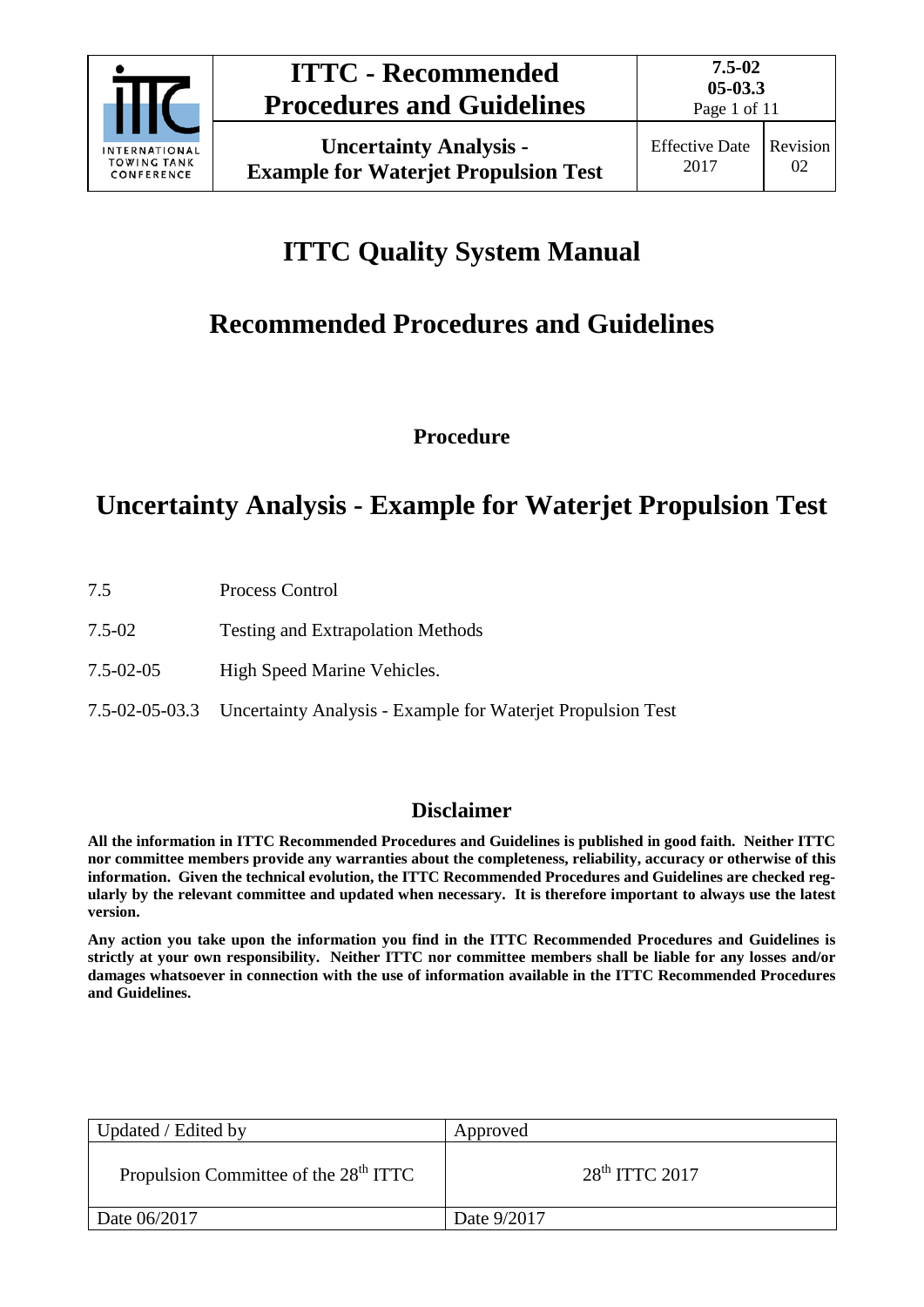

# **ITTC - Recommended Procedures and Guidelines**

**Uncertainty Analysis - Example for Waterjet Propulsion Test** **7.5-02**

## **Table of Contents**

| 1. PURPOSE OF PROCEDURE3 |  |
|--------------------------|--|
|                          |  |
|                          |  |
| 3. EXAMPLE FOR WATERJET  |  |
|                          |  |
|                          |  |

|    | 3.2 Measurement Systems and        |  |
|----|------------------------------------|--|
|    |                                    |  |
|    |                                    |  |
|    |                                    |  |
|    | 3.3.3 Change in Momentum Flux. 9   |  |
|    | 3.3.4 Effective Jet System Power10 |  |
| 4. |                                    |  |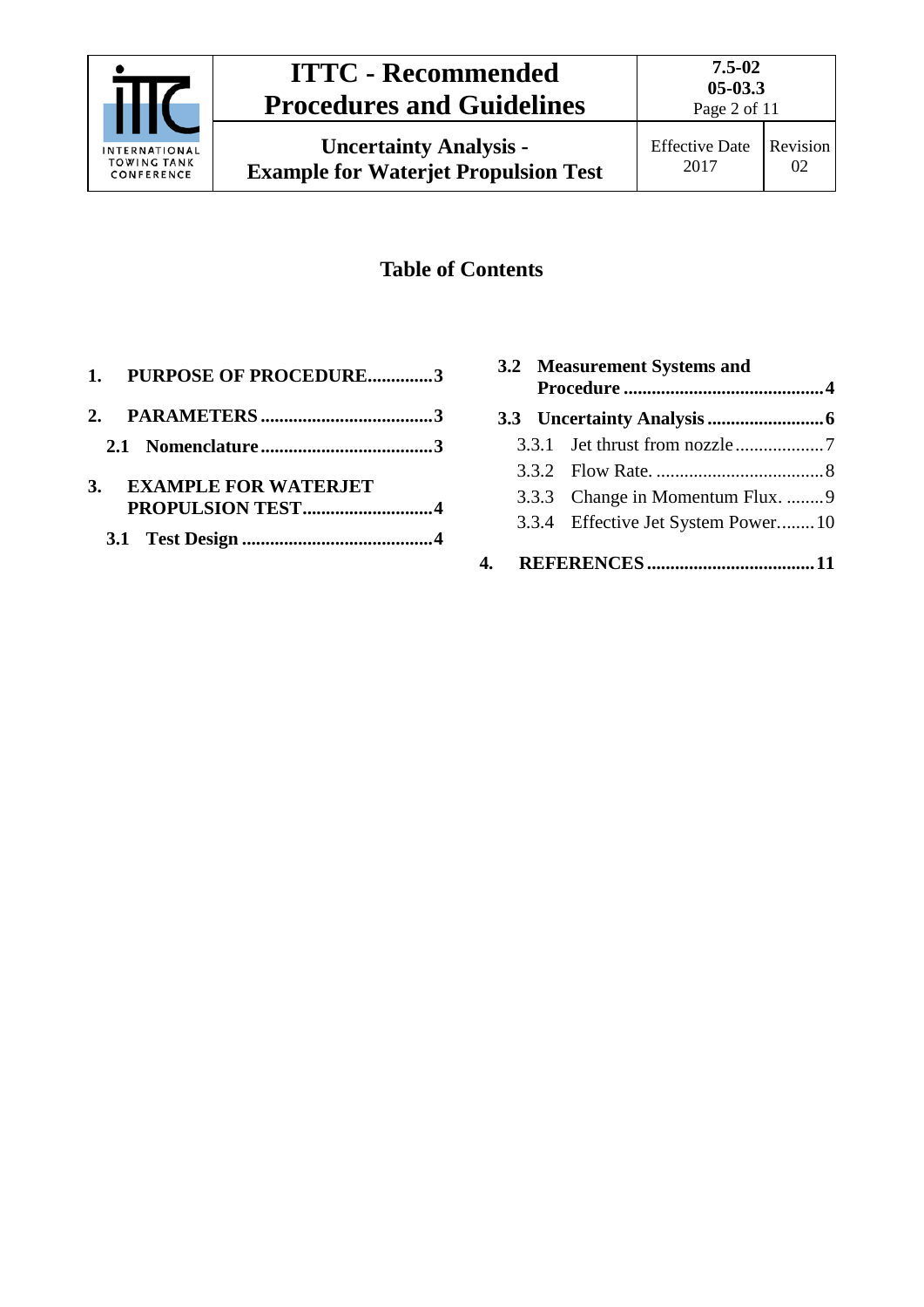

## **ITTC - Recommended Procedures and Guidelines**

**Uncertainty Analysis - Example for Waterjet Propulsion Test** **7.5-02**

## **Uncertainty Analysis - Example for Waterjet Propulsion Test**

## <span id="page-2-0"></span>**1. PURPOSE OF PROCEDURE**

The purpose of the procedure is to provide an example for the uncertainty analysis of a model propulsion test with waterjets, following the ITTC procedures 7.5-02-01-01 Rev 00, "Uncertainty Analysis in EFD, Uncertainty Assessment Methodology" and 7.5-02-01-02 Rev 01, "Uncertainty Analysis in EFD, Guidelines for Towing Tank Tests".

### <span id="page-2-2"></span><span id="page-2-1"></span>**2. PARAMETERS**

### **2.1 Nomenclature**

The nomenclature that is specific to this example of uncertainty analysis is given here.

- *A*<sup>N</sup> Nozzle discharge area
- *ces* Energy velocity coefficient
- *cms* Momentum velocity coefficient at station *s*
- $E_s$  Total energy flux at station s (kinetic + potential + pressure)
- $E_{s\xi}$  Total axial (in $\xi$ -direction) energy flux at station s
- *D*<sub>N</sub> Nozzle discharge diameter
- *F*<sup>D</sup> Skin friction correction in a self-propulsion test carried out at the ship self-propulsion point
- *H*JS Jet System Head
- $K_Q$  Impeller torque coefficient<br> $K_{QI}$  Flow rate coefficient
- Flow rate coefficient
- $\overline{M}_{is}$  Momentum flux at station *s* in *i* direction

*NVR* Nozzle velocity ratio: 
$$
NVR = \frac{u_{6\xi}}{v_0}
$$

 $n$  Impeller rotation rate

- *P*<sub>D</sub> Delivered power to pump impeller
- *P*<sub>JSE</sub> Effective Jet System Power:

 $P_{\text{ISF}} = Q_{\text{I}}H_{\text{IS}}$ 

- $Q$  Impeller torque<br> $Q_J$  Volume flow ra
- Volume flow rate through waterjet system
- $T_{Jx}$  Jet thrust (can be measured directly in bollard pull condition)
- t Thrust deduction fraction:<br> $(1 + t) = {R_{\text{TBH}} \over R_{\text{TBH}}}$

$$
(1-t) = \frac{R_{\text{TBH}}}{T_{\text{net}}}
$$

- 
- $U_0$  Free stream velocity<br> $u_{is}$  velocity component velocity component in i-direction at station *s*
- $\Delta \overline{M}_{x}$  Change in Momentum Flux in x-direction
- $\Delta p$  Pressure differential of flow rate transducer
- $w_1$  Geometric width of intake at station 1<br> $w_{1A}$  Maximum width of capture area
- Maximum width of capture area
- $z_6$  Vertical distance of nozzle centre relative to undisturbed surface
- *η*eI Energy interaction efficiency:  $\eta_{\text{el}} = \frac{P_{\text{JSE0}}}{P}$  $P_{\text{ISE}}$
- *η*<sup>I</sup> Ideal efficiency, equivalent to jet efficiency in free stream conditions
- *η*<sub>INT</sub> Total interaction efficiency
- $η<sub>JS</sub>$  Jet System efficiency

$$
\eta_{\text{ml}} \qquad \text{Momentum interaction efficiency:}
$$
  

$$
\eta_{\text{ml}} = \frac{T_{\text{net}}}{T_{\text{net}}}
$$

$$
\eta_0
$$
 Free stream efficiency:  $\eta_0 = \eta_P \eta_{\text{duct}} \eta_I$ 

 $\theta_N$  Jet angle relative to the horizontal at the nozzle (station 6).

Subscript  $_0$  indicates free stream conditions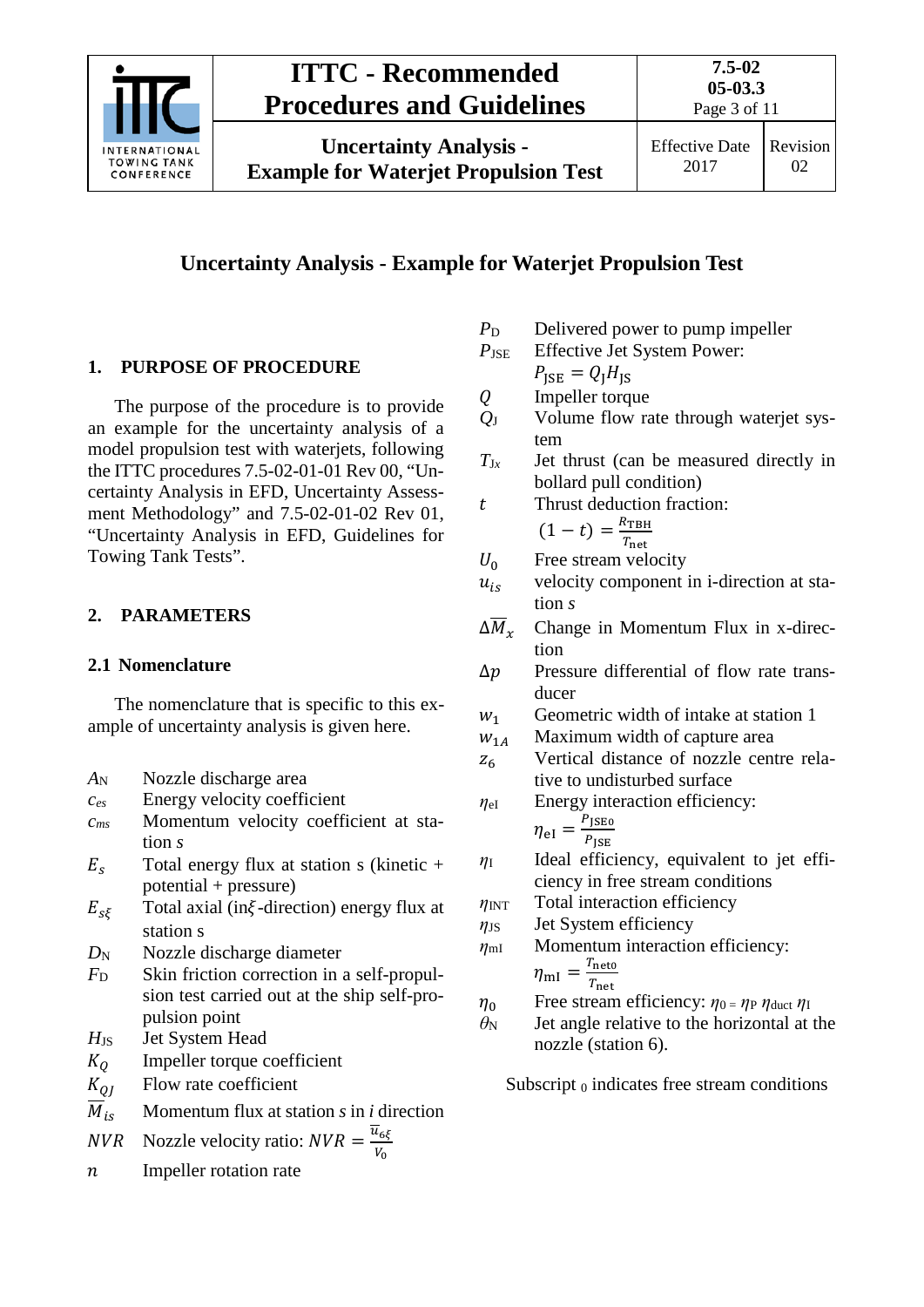

### <span id="page-3-0"></span>**3. EXAMPLE FOR WATERJET PRO-PULSION TEST**

This procedure provides an example showing an uncertainty assessment for the results from a model propulsion test with waterjets. The bias and precision limits and total uncertainties for single and multiple runs have been estimated for the flow rate *Q*J, the change in momentum flux  $\Delta M_x$  and effective jet system power  $P_{\text{JSE}}$ .

A further uncertainty analysis on delivered power  $P_D$  and the total interaction effect including the thrust deduction factor  $(1 - t)$ , has not been worked out here. These uncertainties can be determined after an uncertainty analysis of the waterjet system tests and the bare hull resistance test has been conducted (see Fig. 1).

Furthermore, extrapolation to full scale has not been considered in this example. Although it might lead to significant sources of error and uncertainty, it is not essential for the present purpose of demonstrating the methodology.

When performing an uncertainty analysis for a real case, the details need to be adapted according to the equipment used and procedures followed in each respective facility.

#### <span id="page-3-1"></span>**3.1 Test Design**

There are essentially two roads that lead to a prediction of the power-speed relation  $P_D(U_0)$ .

The shortest road leads via the measured effective jet system power  $P_{\text{JSE}}$  from the propulsion test and the internal jet system efficiency  $\eta$ <sub>JS</sub> from the waterjet system tests:

$$
P_{\rm D} = \frac{P_{\rm JSE}}{\eta_{\rm JS}}\tag{1}
$$

The second road gives a more complete review of all powering parameters. It includes apart from the delivered power  $P<sub>D</sub>$ -prediction also a full prediction of all jet-hull interaction terms. The power prediction is then based on a prediction of the resistance or effective power  $P<sub>E</sub>$  and the overall efficiency  $\eta<sub>D</sub>$ . The delivered power can thus be obtained from:

$$
P_{\rm D} = \frac{P_{\rm E}}{\eta_{\rm D}}\tag{2}
$$

The first route should theoretically lead to the smallest uncertainty, as the additional uncertainty of the bare hull resistance is not included in the power prediction, whereas it does enter in the uncertainty for the second route (through the thrust deduction fraction t).

#### <span id="page-3-2"></span>**3.2 Measurement Systems and Procedure**

Figure 1 shows a block diagram for the waterjet propulsion test, including the individual measurement systems, measurement of individual variables, data reduction and experimental results.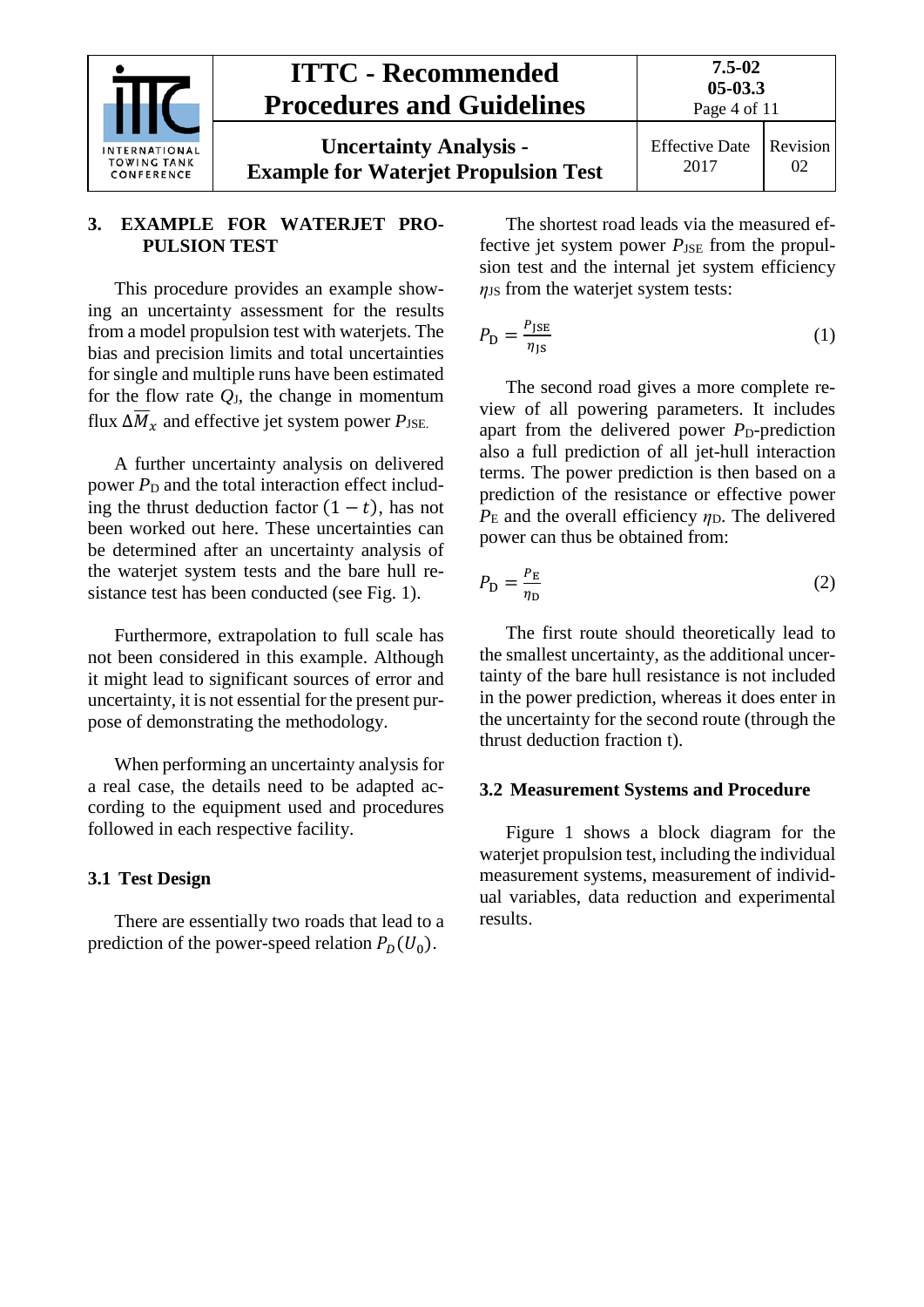

Figure 1 Block diagram for the waterjet propulsion test.

To enhance the process of identifying and estimating the elementary bias limits for each measurement system, four categories of error sources are distinguished:

- calibration
- data acquisition
- data reduction
- conceptual bias

The bias limits of the input parameters are subsequently reduced into the bias limits for the results by using the data reduction equations of Figure 1.

The precision limits for model scale are estimated by an end-to-end method for multiple tests (M) and a single run (S).

The  $\pm U_i$  uncertainty interval about the measured value of  $X_i$  is the band within which the experimenter is 95 per cent confident the true value of the variable lies. The 95% confidence uncertainty is given by:

$$
U_i = \sqrt{B_i^2 + P_i^2} \tag{3}
$$

Instead of using the dimensional sensitivity, it is often more convenient to use a non-dimensional sensitivity  $\theta'_{i}$ , relating the non-dimensional error in the result  $b'_{R}$  to the non-dimensional error in the source parameter  $b'$ <sub>i</sub>:

$$
b'_{R} = \sqrt{\sum_{i=1}^{k} (\theta'_{i} b'_{i})^{2}}
$$
 (4)

where the non-dimensional bias error is defined by: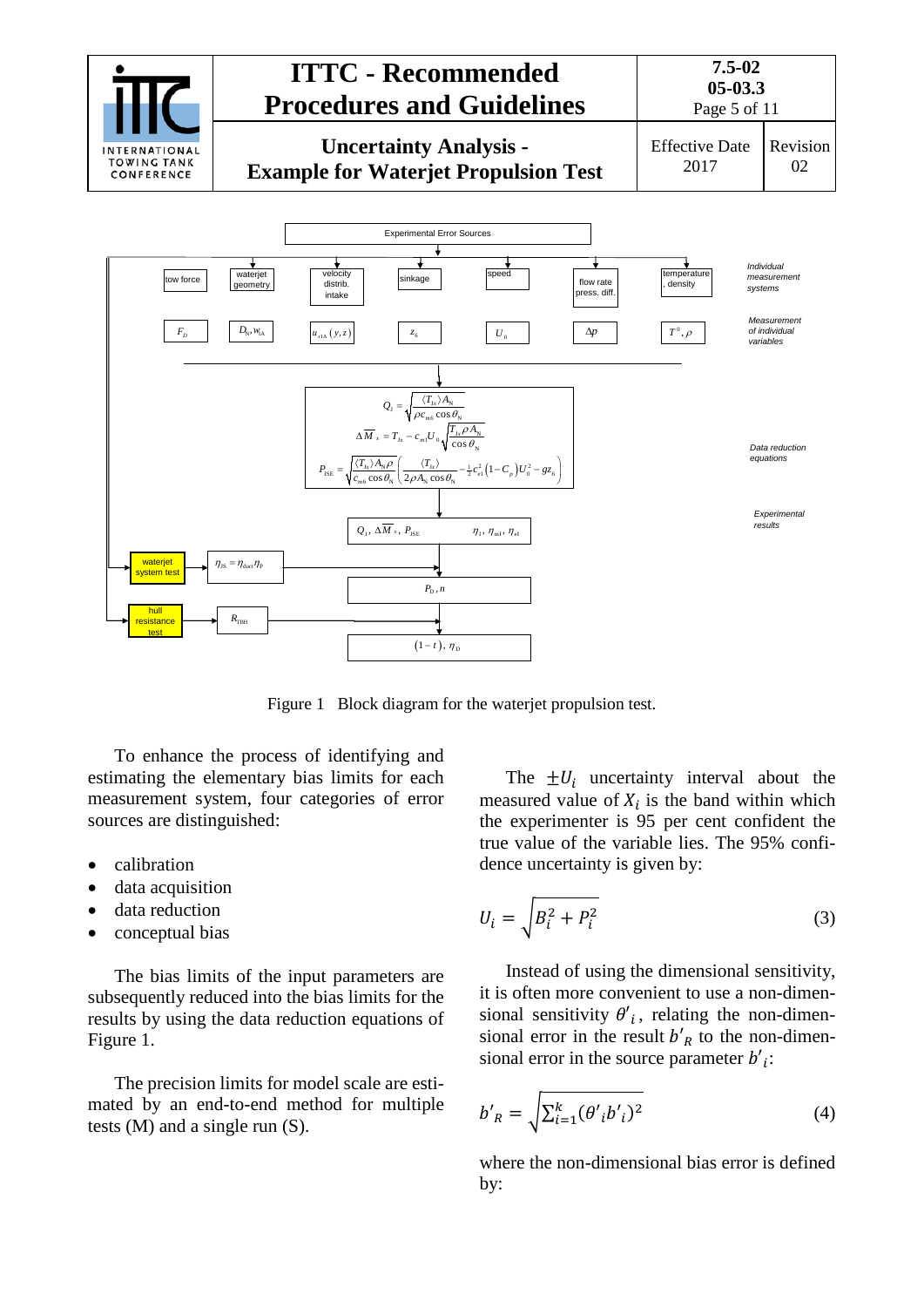

$$
b'_{i} = \frac{s_{i}}{x_{i}} \tag{5}
$$

and the non-dimensional sensitivity by:

$$
\theta'_{i} = \frac{\partial R}{\partial x_{i}} \frac{\overline{X}_{i}}{\overline{R}}
$$
 (6)

A similar result is found for the non-dimensional precision error  $p'$ . The advantage of normalizing the error contributions in this fashion is that all error contributions and sensitivities can be compared immediately for their relevance in the final result.

The elemental bias limits  $(B_i)_k$  must be estimated for each variable  $X_i$  using the best information one has available at the time. Manufacturers' specifications, analytical estimates and previous experience have typically provided the basis for most of the estimates. Estimates for the bias errors here have been largely based on the results from the standardization tests.

Additional conceptual bias errors resulted from not measuring directly the variable in the data reduction equation. An example of such an error is the error that results from assuming that the vena contracta in the jet coincides with the nozzle discharge opening (station 6 instead of station 7 is used for the determination of momentum and energy fluxes).

The precision limit in the pressure difference over the transducer has been determined, from which the flow rate and momentum and energy fluxes are derived. This limit has been determined with an end to end method, where all the precision errors for speed, pressure transducers, impeller revolutions and temperature / density are included. Regardless as to whether the precision limit is to be determined for single or multiple runs, the standard deviation must be determined from multiple tests in order to include random errors. If it is not possible to perform repeated tests, the experimenter must estimate a value for the error using the best information available at that time. The error has then become a bias error.

The precision limit for multiple tests is calculated according to:

$$
P(M) = \frac{K \cdot S_{\text{Dev}}}{\sqrt{M}} \tag{7}
$$

where  $M =$  number of runs for which the precision limit is to be established,  $S_{Dev}$  is the sample standard deviation established by multiple runs and the so called coverage factor *K* depends on the distribution of the error. For a Gaussian distribution of the error and a large sample, this *K* factor equals approx. 2 (see also ITTC procedure 7.5-02-01-01 "Uncertainty assessment methodology").

The precision error for a single run can be calculated from:

<span id="page-5-0"></span>
$$
P(S) = K.S_{\text{Dev}} \tag{8}
$$

#### **3.3 Uncertainty Analysis**

This section presents the results of the uncertainty analysis for jet thrust from the nozzle  $T_{1x}$ , flow rate  $Q_I$ , change in momentum flux  $\Delta M_x$  (or net thrust) and effective jet system power  $P_{\text{ISE}}$ . The uncertainty analysis is conducted for the Athena at a speed of 25 kn. The results are valid for model scale. Extrapolation and conversion of effective jet system power to delivered power to the pump impeller are not included here.

In Table 1 and Table 2, the principal particulars of the model and the constants used in the example are presented.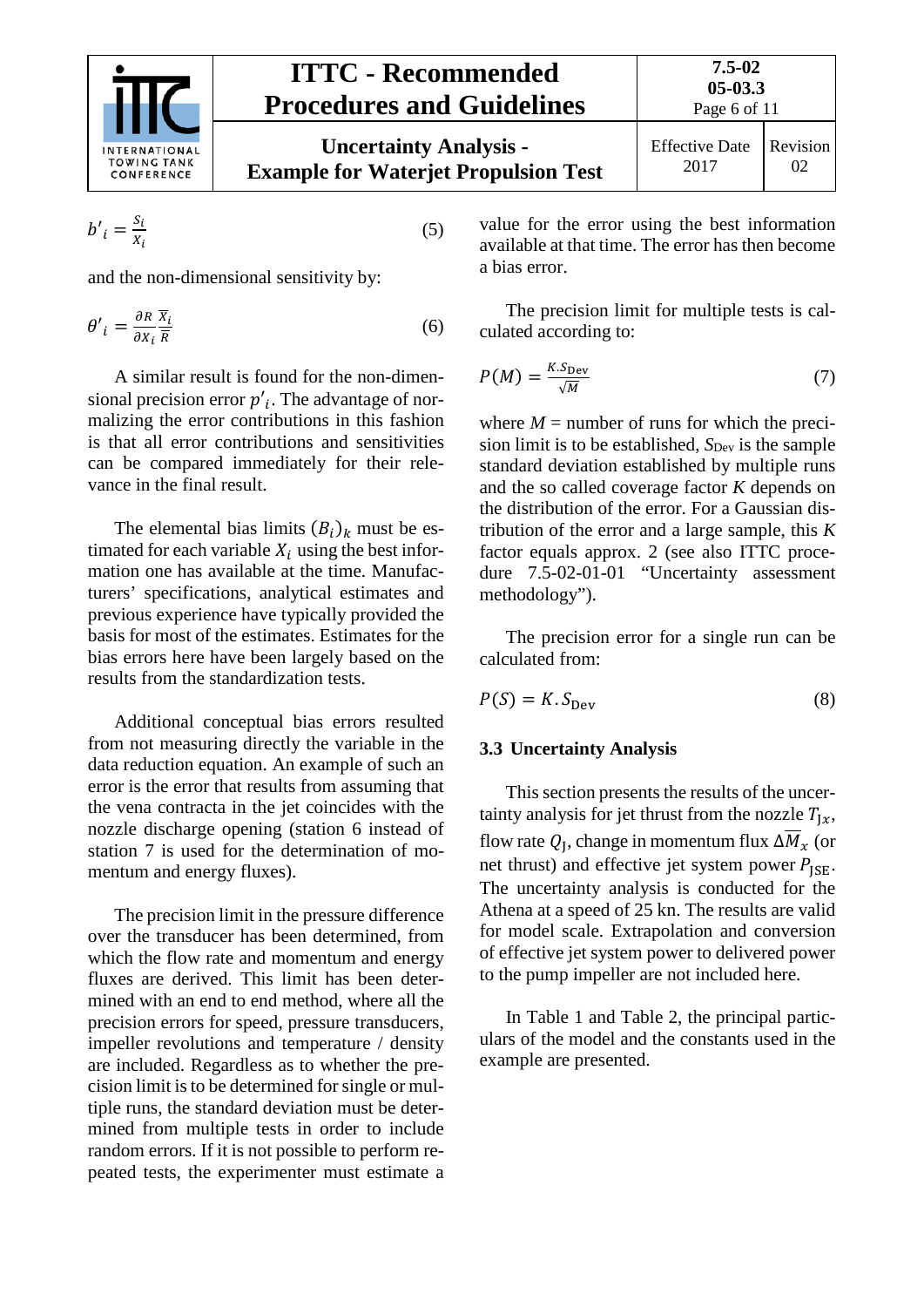|                                                          | <b>ITTC - Recommended</b><br><b>Procedures and Guidelines</b>                | $7.5 - 02$<br>$05-03.3$<br>Page 7 of 11 |                |
|----------------------------------------------------------|------------------------------------------------------------------------------|-----------------------------------------|----------------|
| <b>INTERNATIONAL</b><br><b>TOWING TANK</b><br>CONFERENCE | <b>Uncertainty Analysis -</b><br><b>Example for Waterjet Propulsion Test</b> | <b>Effective Date</b><br>2017           | Revision<br>02 |

Table 1 Athena model particulars

| <b>Definitions</b>     | Symbol   | Value (unit)         |
|------------------------|----------|----------------------|
| Length model           | $L_{PP}$ | 5.486 m              |
| Displacement Vol model |          | $0.4218 \text{ m}^3$ |
| No. of waterjets       |          | 2                    |
| Nozzle diameter        | $D_N$    | $0.0846 \text{ m}$   |
| Waterjet intake width  | $W_1$    | $0.125 \text{ m}$    |

Table 2 Constants for Athena model tests

| <b>Definitions</b>                  | Symbol             | Value (unit)                       |
|-------------------------------------|--------------------|------------------------------------|
| Gravity                             | Я                  | 9.81 m/s <sup>2</sup>              |
| Density, model basin                | ρ                  | $1000 \text{ kg/m}^3$              |
| Kinematic viscosity                 | $\boldsymbol{\nu}$ | $1.139\ 10^{-6}$ m <sup>2</sup> /s |
| Water temperature<br>(test average) | $T^0$              | $15.0$ deg                         |

#### <span id="page-6-0"></span>3.3.1 Jet thrust from nozzle

Table 3 presents the uncertainty results for the best estimate of the jet thrust  $\langle T_{Jx} \rangle$ as determined from the propulsion tests. As this thrust

cannot be measured directly, it is determined from a Differential Pressure transducer that is calibrated during a bollard pull test. An important assumption that is made here is that the relation between jet thrust from the nozzle and pressure reading is the same during calibration in bollard pull condition and during the propulsion tests.

A conceptual bias error in the ratio  $T_{\text{jet}x}/T_{\text{jet}x}$ cal is introduced to account for the uncertainty about the equality of this relation in both tests. The best estimate for the jet thrust is consequently given by:

$$
\left\langle T_{\text{J}x} \right\rangle = T_{\text{J}x \text{cal}} \frac{T_{\text{J}x}}{T_{\text{J}x \text{cal}}}
$$
\n<sup>(9)</sup>

where the calibrated jet thrust is obtained from:

$$
T_{\text{Jxcal}} = a_0 + a_1 D p \tag{10}
$$

and  $a_i$  denotes the calibration coefficients.

| Error<br>source    | Mean<br>value | Non dimen-<br>sional sen-<br>sitivity | Preci-<br>sion er-<br>ror | Bias er-<br>ror | $(K\theta'_{i} s'_{i})^2$<br>+ $(\theta'_{i}b'_{i})^{2}$ | Comments                                 |
|--------------------|---------------|---------------------------------------|---------------------------|-----------------|----------------------------------------------------------|------------------------------------------|
|                    |               | $\theta_i'$                           | $s_i'$ [%]                | $b_i'$ [%]      |                                                          |                                          |
|                    |               |                                       |                           |                 |                                                          |                                          |
|                    |               |                                       |                           |                 |                                                          | mean value from ITTC-                    |
| a <sub>0</sub>     | 0.605         | 0.00                                  | 20                        |                 | 0.00                                                     | tests, error estimate (Van               |
|                    |               |                                       |                           |                 |                                                          | Terwisga, 1996)                          |
| a <sub>1</sub>     | 0.198         | 1.00                                  | 0.2                       |                 | 0.16                                                     | 66                                       |
| $\Delta p$         | $4.37E + 04$  | 1.00                                  | 0.04                      | 1               | 1.01                                                     | $\zeta$ $\zeta$                          |
| $T_{Jx}/T_{Jxcal}$ | 1.00          | 1.00                                  |                           | 1.1             | 1.21                                                     | error estimate (Van Ter-<br>wisga, 1996) |
| Totals             |               |                                       | 0.20                      | 1.49            |                                                          |                                          |
|                    |               |                                       |                           | <b>URSS@95%</b> | 1.54                                                     |                                          |

Table 3 Uncertainty analysis jet thrust  $T_I$  prediction from propulsion test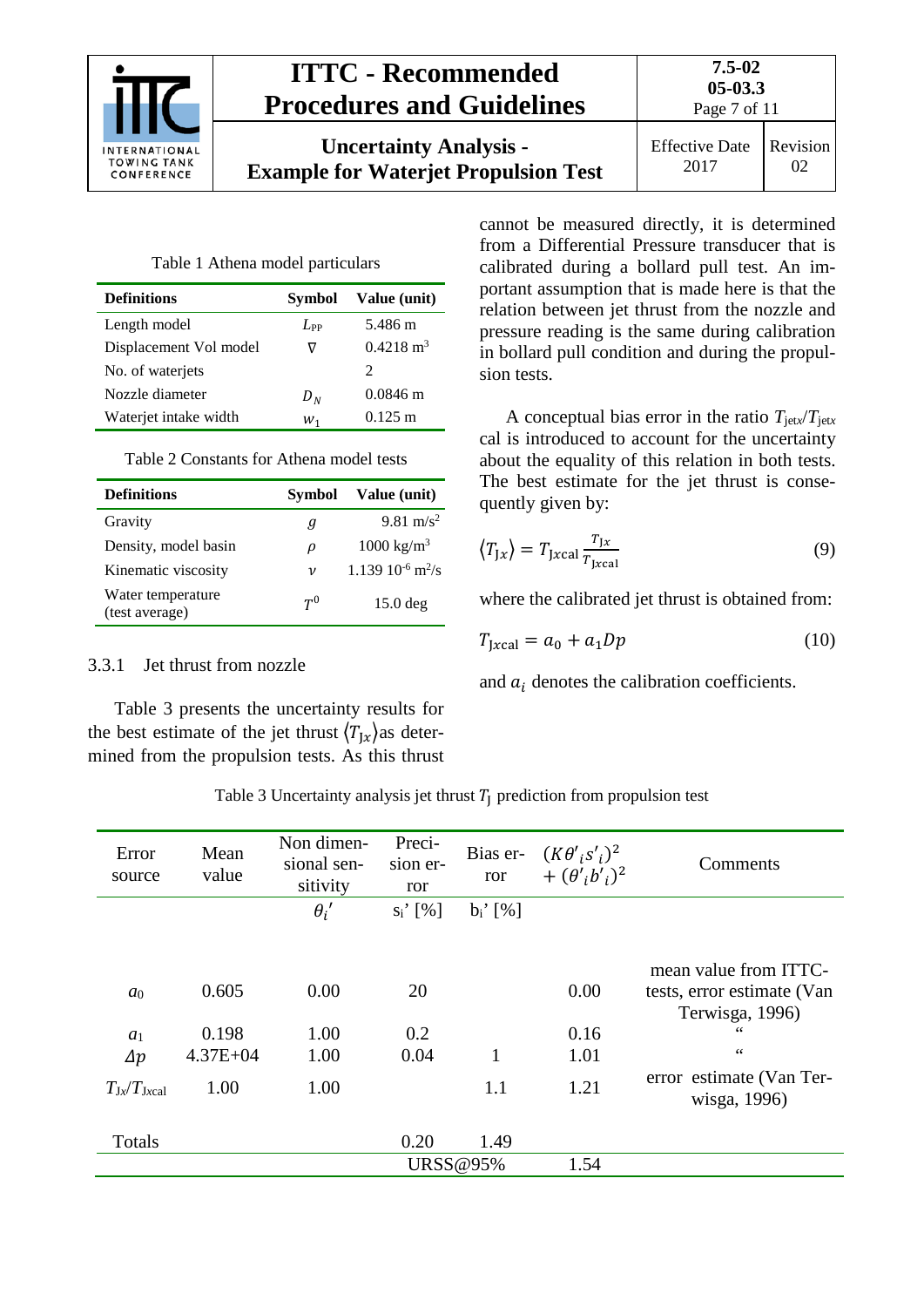| INTERNATIONAL<br><b>TOWING TANK</b><br>CONFERENCE | <b>ITTC - Recommended</b><br><b>Procedures and Guidelines</b>                | 7.5-02<br>$05-03.3$<br>Page 8 of 11 |                |
|---------------------------------------------------|------------------------------------------------------------------------------|-------------------------------------|----------------|
|                                                   | <b>Uncertainty Analysis -</b><br><b>Example for Waterjet Propulsion Test</b> | <b>Effective Date</b><br>2017       | Revision<br>02 |



<span id="page-7-1"></span>Figure 2 Relative importance of errors in jet thrust over sources.

[Figure 2](#page-7-1) shows that the differential pressure transducer and the error in the assumption that the jet thrust calibration during bollard pull can be used during propulsion tests are the dominant error sources. The total uncertaintyURSS(TJx) in jet thrust is estimated to be approx. 1.5% for the Athena at a speed of 25 kn.

With the uncertainty in  $\langle T_{Jx} \rangle$ , the uncertainty in flow rate, thrust and power can subsequently be determined.

#### <span id="page-7-0"></span>3.3.2 Flow Rate.

Applying the bollard pull thrust for calibration of the flow rate, this flow rate is given by:

$$
Q_{\rm J} = \sqrt{\frac{\langle T_{\rm Jx} \rangle A_{\rm N}}{\rho c_{\rm m6} \cos \theta_{\rm N}}}
$$
(11)

Table 4 presents the uncertainty analysis for the flow rate.

| Error<br>source  | Mean<br>value | Non di-<br>men-<br>sional<br>sensitiv-<br>ity | Preci-<br>sion er-<br>ror | Bias er-<br>ror |       | Comments     |
|------------------|---------------|-----------------------------------------------|---------------------------|-----------------|-------|--------------|
|                  |               | $\theta_i'$                                   | $s_i'$ [%]                | $b_i'$ [%]      |       |              |
| $T_{\rm Jx}$     |               | 0.50                                          | 0.20                      | 1.49            | 0.594 | From Table 3 |
| $A_N$            |               | 0.50                                          |                           | 0.8             | 0.160 |              |
| $\boldsymbol{P}$ |               | $-0.50$                                       | 0.0182                    |                 | 0.000 |              |
| $c_{\text{m6}}$  | 0.98          | $-0.50$                                       |                           | $\overline{2}$  | 1.000 |              |
| $\theta_{\rm N}$ | 3             | 0.00                                          |                           | 5               | 0.000 |              |
| Totals           |               |                                               | 0.10                      | 1.31            |       |              |
|                  |               |                                               |                           | <b>URSS@95%</b> | 1.32  |              |

| Table 4 Uncertainty analysis flow rate prediction |  |  |
|---------------------------------------------------|--|--|
|                                                   |  |  |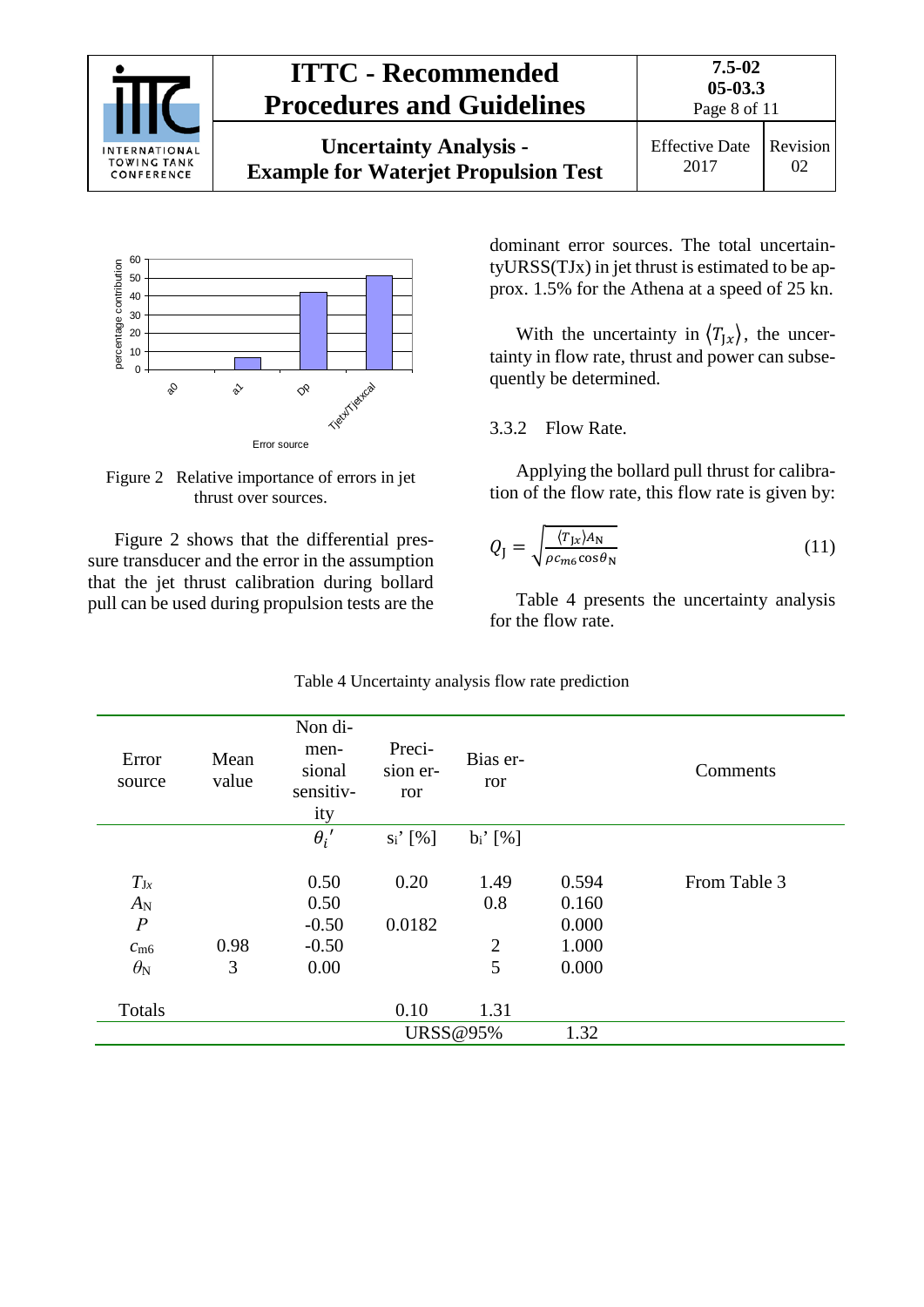



Figure 3 Relative importance of errors in flow rate over sources.

Figure 3 shows that the dominant error sources for the flow rate are the jet thrust and the momentum velocity coefficient for the velocity field at the nozzle discharge (station 6).

<span id="page-8-0"></span>3.3.3 Change in Momentum Flux.

The change of momentum flux over the waterjet control volume is a best estimate for the net thrust  $T_{\text{net}}$ .

This change in momentum flux is obtained from:

$$
\Delta \overline{M}_x = T_{Jx} - c_{m1} U_0 \sqrt{\frac{T_{Jx} \rho A_N}{\cos \theta_N}}
$$
(12)

The results of the uncertainty analysis are presented in Table 5. The distribution of errors over the distinct sources is presented in Figure 4. It is shown here that the dominant error sources are again in the jet thrust estimate and also in the momentum velocity coefficient in the capture area at Station 1A.



Figure 4 Relative importance of errors in change in momentum flux over sources.

| Error<br>source             | Mean<br>value | Non dimensional sensitiv-<br>ity | Precision er-<br>ror   | Bias er-<br>ror        |       | Comments        |
|-----------------------------|---------------|----------------------------------|------------------------|------------------------|-------|-----------------|
|                             |               | $\theta_i'$                      | $s_i$ <sup>'</sup> [%] | $b_i$ <sup>'</sup> [%] |       |                 |
| $T_{\text{Jx}}$ [N]         | 313.00        | 1.55                             | 0.20                   | 1.49                   | 5.731 | From Table<br>3 |
| $c_{m1}$ [-]                | 0.89          | $-1.11$                          | 0.02                   | 2.2                    | 5.939 |                 |
| $U_0$ m [m/s]               | 4.40          | $-1.11$                          | 0.09                   | 0.08                   | 0.048 |                 |
| $\rho$ [kg/m <sup>3</sup> ] | 1000.00       | $-0.55$                          | 1.82E-02               |                        | 0.000 |                 |
| $A_N$ [m <sup>2</sup> ]     | 0.00562       | $-0.55$                          |                        | 0.8                    | 0.196 |                 |
| $\theta_N$ [deg]            | 3.00          | 0.00                             |                        | 5                      | 0.000 |                 |
| <b>NVR</b>                  | 1.70          |                                  |                        |                        |       |                 |
| Totals                      |               |                                  | 0.33                   | 3.39                   |       |                 |
|                             |               |                                  | <b>URSS@95%</b>        |                        | 3.45  |                 |

Table 5 Uncertainty analysis of change of momentum flux prediction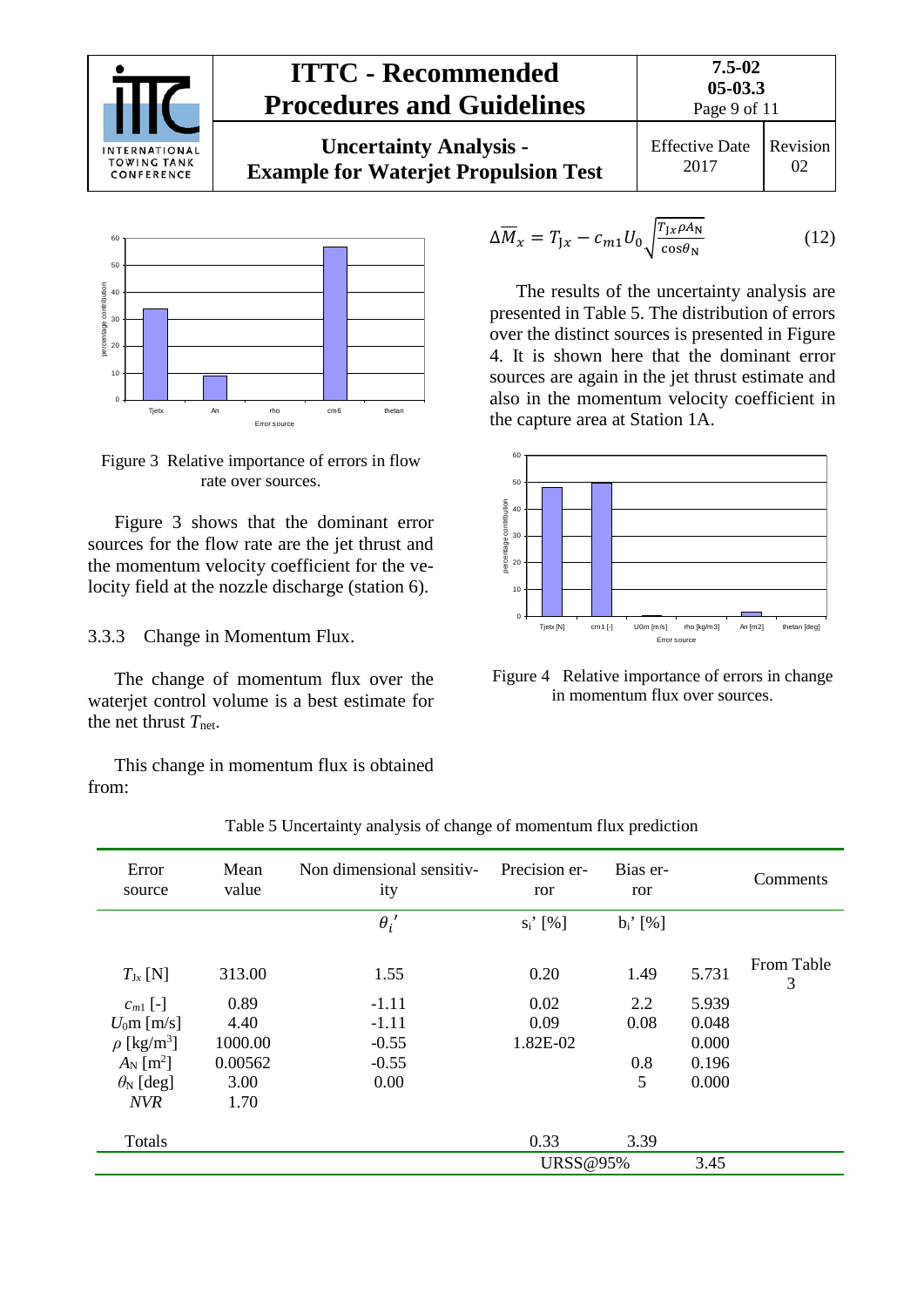|                                                          | <b>ITTC - Recommended</b><br><b>Procedures and Guidelines</b>                | $7.5 - 02$<br>$05-03.3$<br>Page 10 of 11 |                |  |
|----------------------------------------------------------|------------------------------------------------------------------------------|------------------------------------------|----------------|--|
| <b>INTERNATIONAL</b><br><b>TOWING TANK</b><br>CONFERENCE | <b>Uncertainty Analysis -</b><br><b>Example for Waterjet Propulsion Test</b> | <b>Effective Date</b><br>2017            | Revision<br>02 |  |

<span id="page-9-0"></span>3.3.4 Effective Jet System Power.

The effective jet system power PJSE can be computed directly from the derived jet thrust, as given by eq. (13). The results of the uncertainty analysis for the effective jet system power PJSE are presented in Table 6. The distribution of errors over the distinct sources is presented in Figure 5. It is shown here that the dominant errors are caused by the jet thrust estimate and the nozzle area AN.

Table 6 Uncertainty analysis of effective jet system power  $P_{\text{JSE}}$ 

| Error<br>source             | Mean<br>value | Non dimensional sen-<br>sitivity | Precision er-<br>ror | Bias er-<br>ror |       | Comments        |
|-----------------------------|---------------|----------------------------------|----------------------|-----------------|-------|-----------------|
|                             |               | $q_i$                            | $s_i'$ [%]           | $b_i'$ [%]      |       |                 |
| $T_{\text{Jx}}[\text{N}]$   | 313.00        | 1.88                             | 0.20                 | 1.49            | 8.399 | From Table<br>3 |
| $A_N$ [m <sup>2</sup> ]     | 0.00562       | $-2.71$                          |                      | 0.8             | 4.700 |                 |
| $\rho$ [kg/m <sup>3</sup> ] | 1000.00       | 1.00                             | 1.82E-02             |                 | 0.001 |                 |
| $C_{m6}$ [-]                | 0.98          |                                  |                      |                 | 0.000 |                 |
| $\theta_N$ [°]              | 3.00          |                                  |                      | 5               | 0.000 |                 |
| $c_{e1}$ [-]                | 0.89          | $-0.40$                          | 0.02                 | 2.2             | 0.775 |                 |
| $U_0$ [m/s]                 | 4.40          | $-0.73$                          | 0.09                 | 0.08            | 0.021 |                 |
| $g \,[\mathrm{m/s^2}]$      | 9.81          | 0.00                             |                      |                 | 0.000 |                 |
| $z_6$ [m]                   | 0.07          | 0.01                             |                      |                 | 0.000 |                 |
| Totals                      |               |                                  | 0.39                 | 3.65            |       |                 |
|                             |               |                                  | <b>URSS@95%</b>      |                 | 3.62  |                 |



 $P_{\text{JSE}} = \sqrt{\frac{T_{\text{J}x}A_{\text{N}}\rho}{c_{m6}\text{cos}\theta_{\text{N}}}}$  $\left(\frac{T_{Jx}}{2\rho A_N \cos\theta_N} - \frac{1}{2}c_{e1}^2(1-C_p)U_0^2 - gz_6\right)$ (13)

Figure 5 Relative importance of errors in effective jet system power.